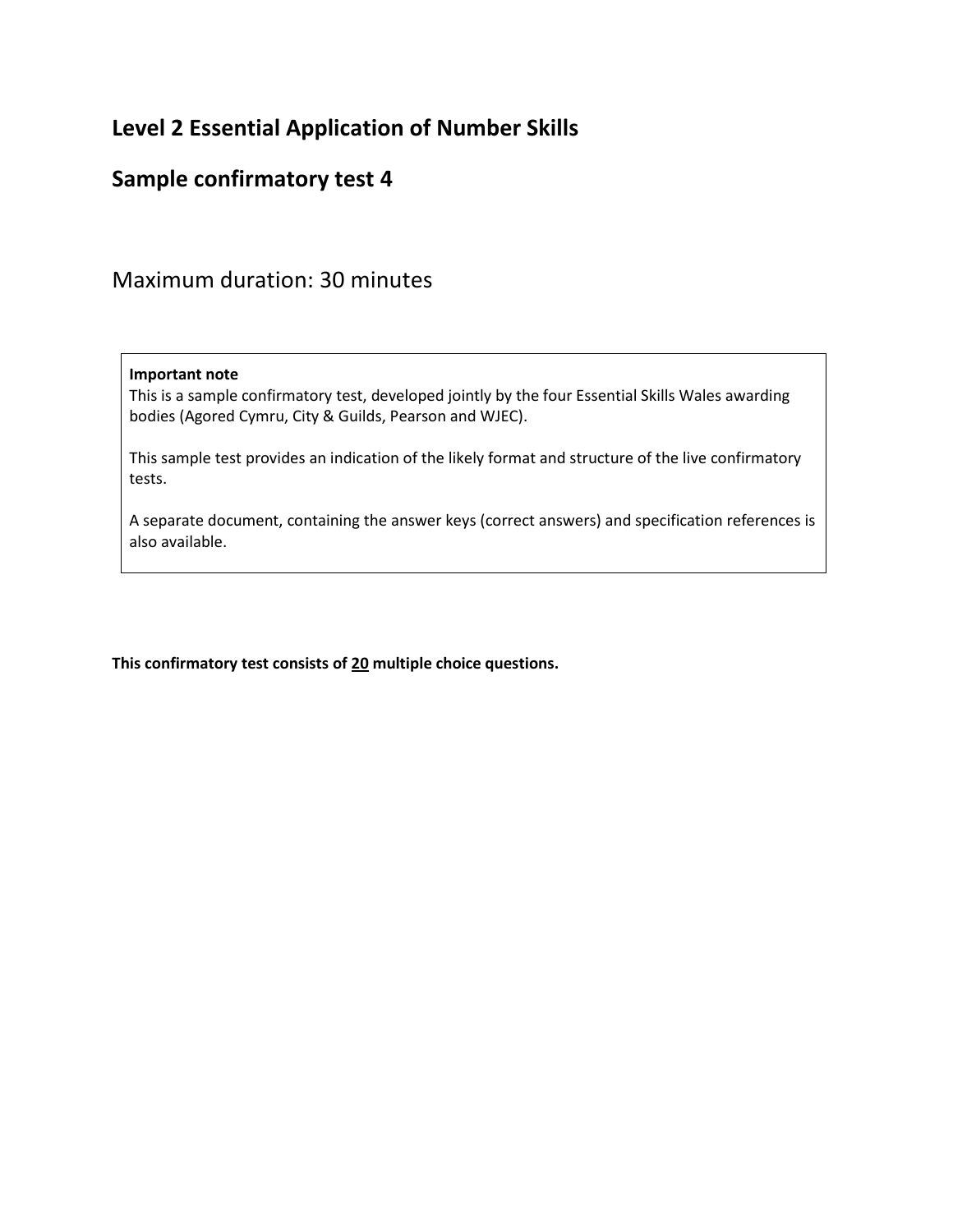### **Questions 1 to 4 are about mobile phones.**

1 Last year 1 600 people were asked about the way they used their mobile phones.

Of those asked, 34% used their phones to check their bank balance

How many people said they used their phone to check their bank balance?

a 47 b 484 c 524 d 544

2 In a different survey people were asked which model of mobile phone they own.

The table shows the result of the survey.

| Model of  |          | ◡              |    | $\overline{\phantom{0}}$ |
|-----------|----------|----------------|----|--------------------------|
| Phone     |          |                |    |                          |
| Number of | າາ<br>دے | $\sim$<br>ູບ ເ | 36 | ົາ                       |
| people    |          |                |    |                          |

What percentage of the people said they own phone R?

| а | 30% |
|---|-----|
| h | 33% |
| c | 36% |
| d | 40% |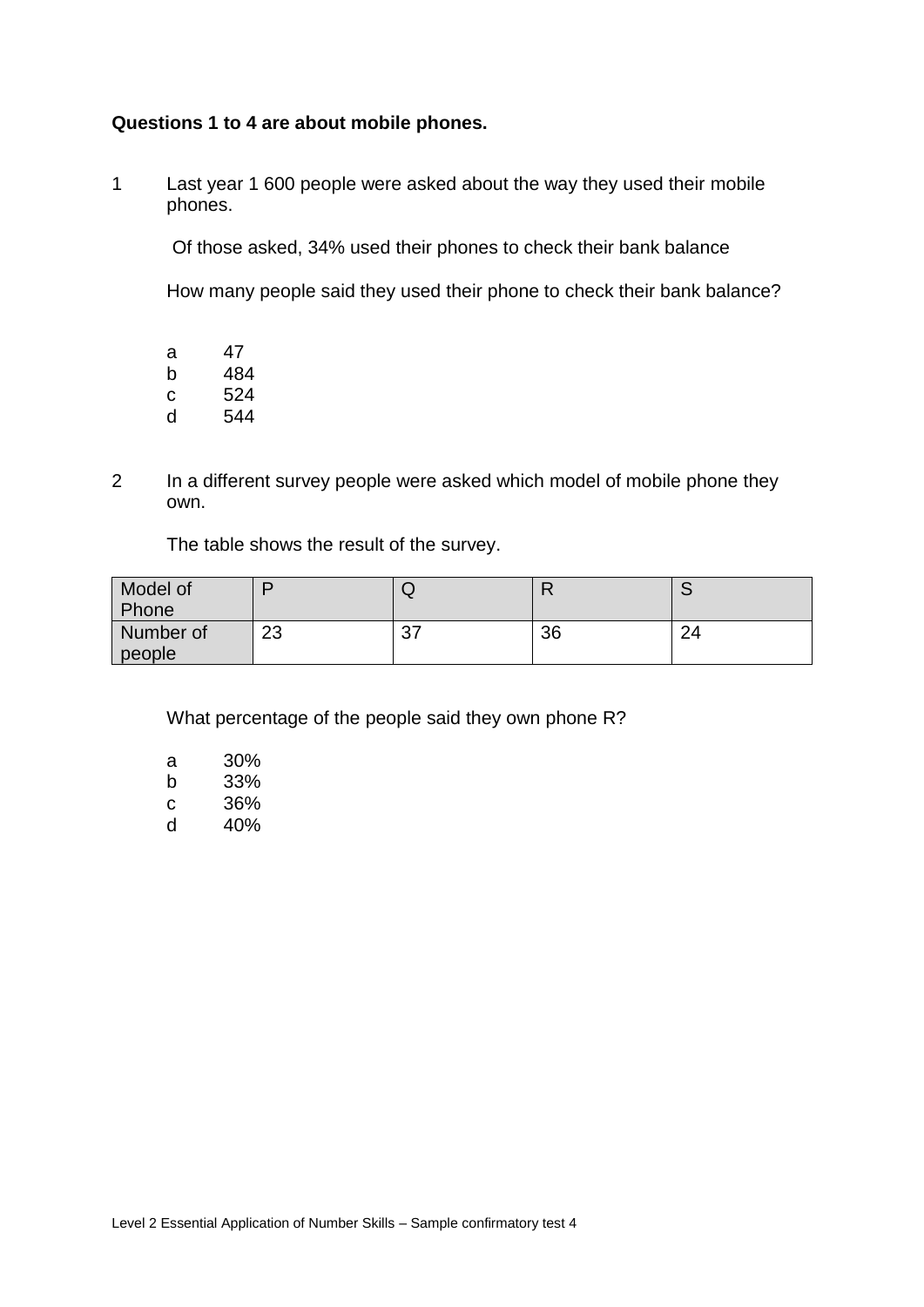3 A variety of fitness apps are available for smart phones.

The FITZAP app has been downloaded by 24 000 people.

The ratio of men to women who have downloaded the app is 3:5

How many women have downloaded the app?

| а | 4 800  |
|---|--------|
| b | 8 000  |
| С | 9 000  |
| d | 15 000 |

4 In 2014, 64.51 million e- books were sold.

In 2015, 65.1 million e- books were sold.

What is the difference in the numbers of e-books sold in 2014 and 2015?

- a 690 000 b 590 000 c 69 000
- d 59 000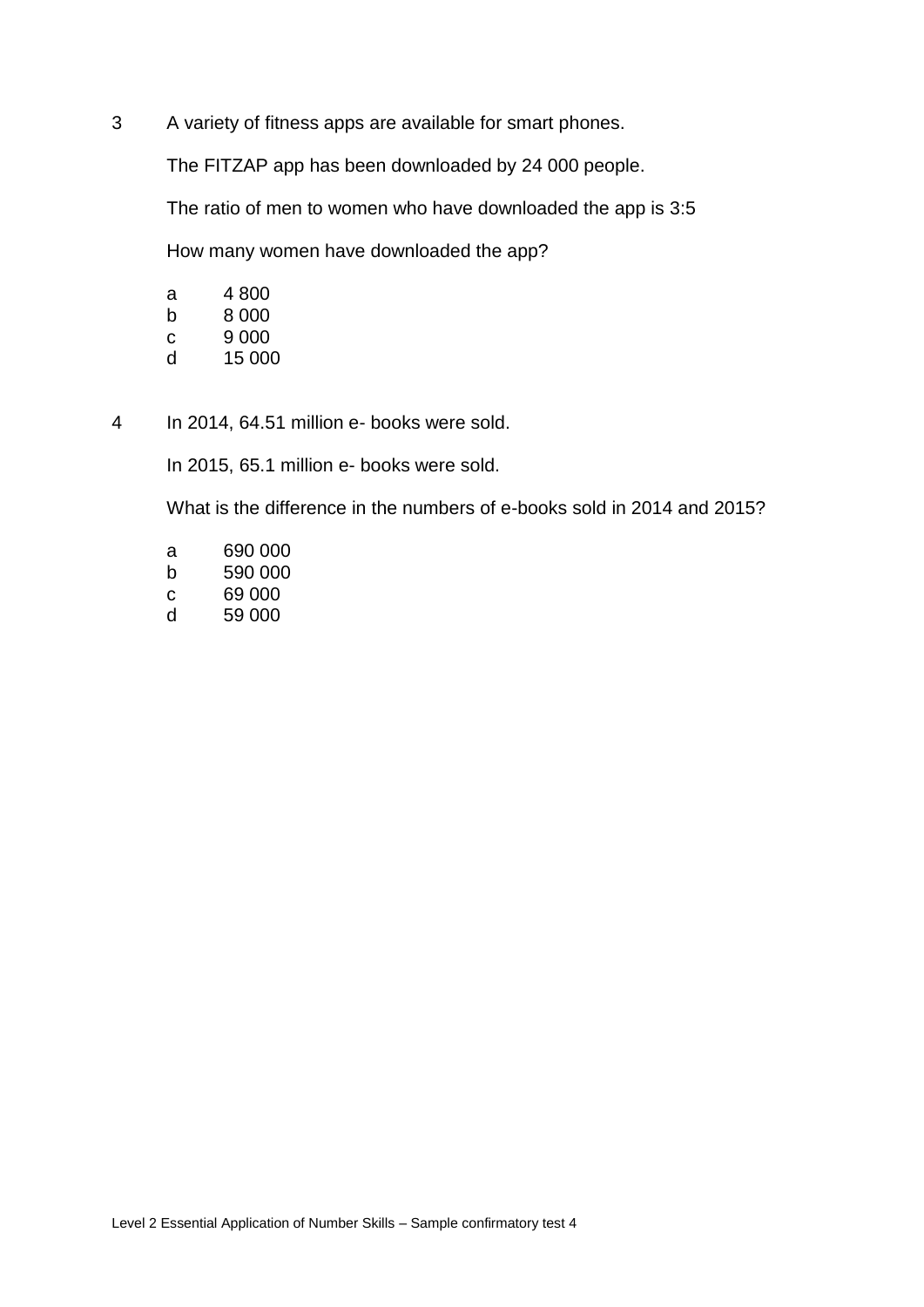## **Question 5 to 7 are about antifreeze.**





What is the minimum percentage of antifreeze required for a solution with a freezing point of -24°C?

| а | 40% |
|---|-----|
| h | 36% |
| c | 33% |
| d | 13% |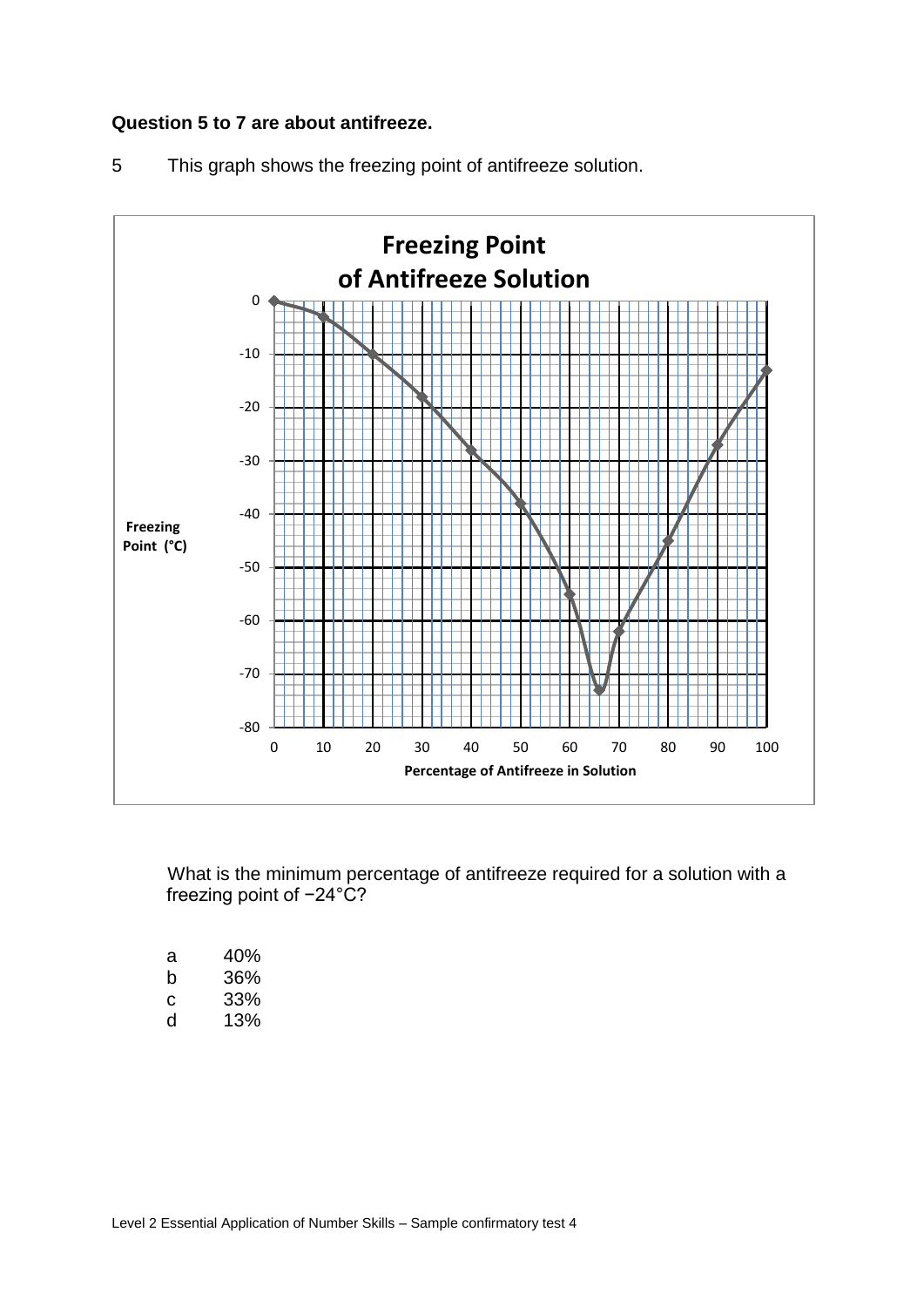6 A mechanic prepares a mixture of antifreeze and water for a car radiator.

He needs 3.5 litres of the mixture to fill the radiator.

The mechanic uses 1.5 litres of antifreeze in the mixture.

He adds water to make the 3.5 litres needed.

What is the ratio of antifreeze to water in the mixture?

| а | 3:7 |
|---|-----|
| b | 4:3 |
| c | 3:4 |
| d | 7:3 |

7 A company buys 1000 litres of antifreeze for £3 600

It sells the antifreeze for £5.30 per litre.

How much profit does the company make on 2.5 litres of antifreeze?

a £6.75 b £5.75 c £4.25 d £3.95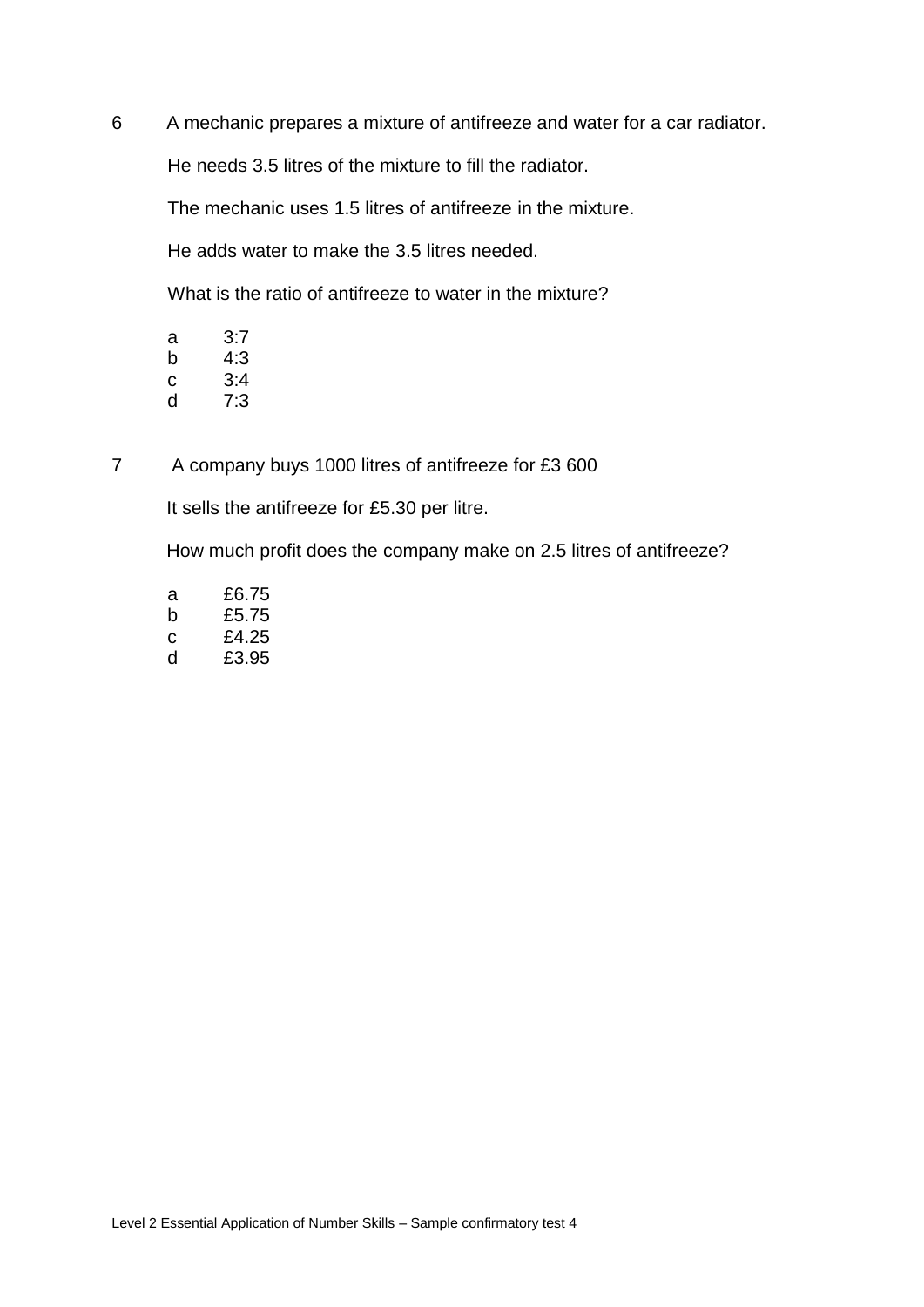### **Questions 8 to 12 are about a beauty salon.**

8 The salon manager compares the numbers of manicures and facials done in the salon.

The table shows the number of manicures done each day in one week.

|                  | uesdav | Wednesday | Thursday | riday | Saturday |
|------------------|--------|-----------|----------|-------|----------|
| <b>Manicures</b> |        |           | . J      | r     |          |

The mean number of facials is 3.7 per day.

What is the difference between the mean number of manicures per day and the mean number of facials per day?

a 4.3 b 8.7 c 10.3 d 12.4

9 The salon sells nail varnish.

Clients can choose between the following nail colours, glitter effects and bottle sizes.

| Colour    | <b>Glitter</b> | <b>Bottle</b> |
|-----------|----------------|---------------|
|           | effect         | size          |
| red       | Gold           | Small         |
| pink      | Silver         | Large         |
| blue      | <b>Natural</b> |               |
| purple    |                |               |
| chocolate |                |               |

What is the total number of different combinations of colours, glitter effects and bottle sizes?

a 10 b 11

- c 17
- d 30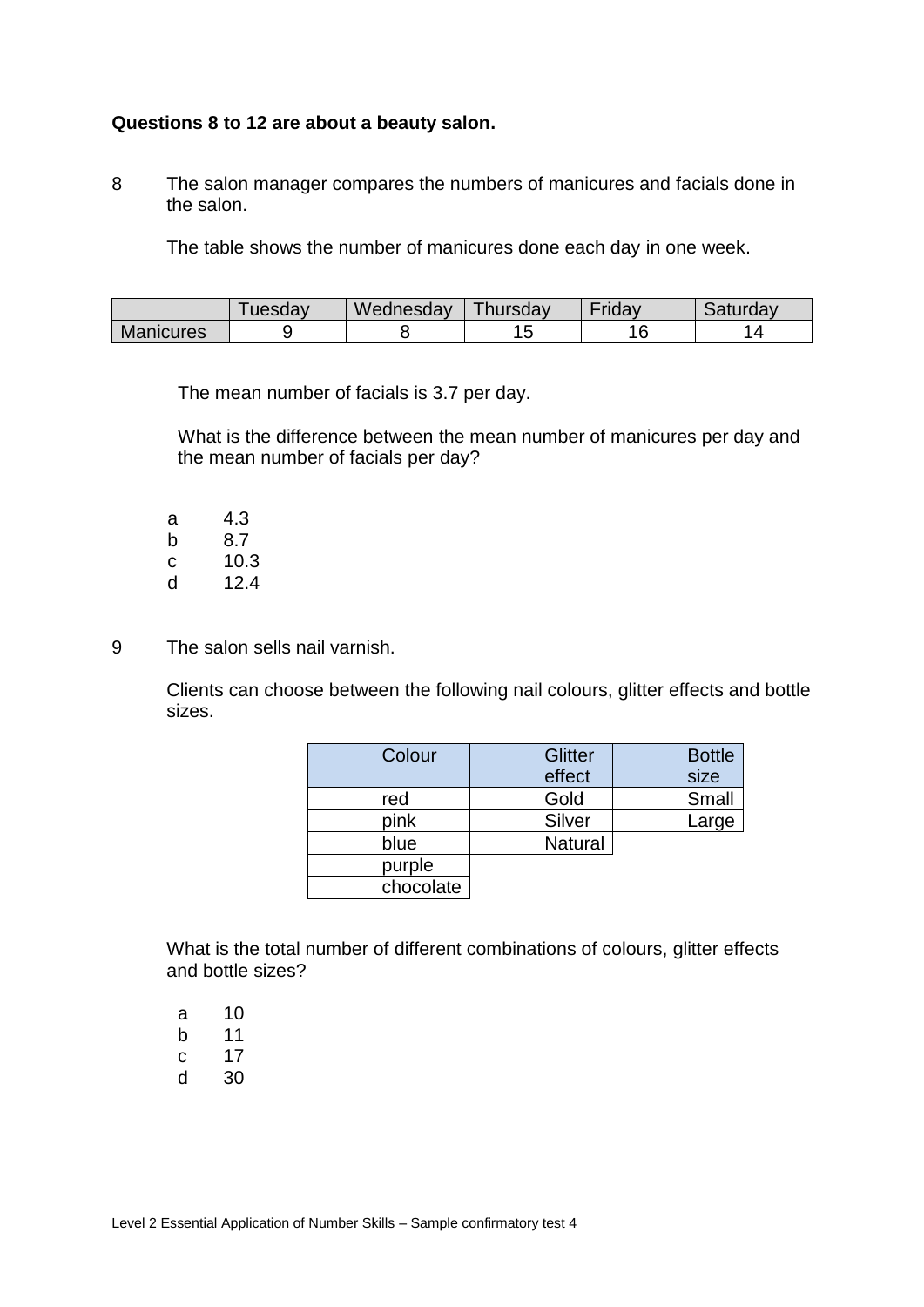## 10 A client has an appointment at 14:45

She has booked a colour treatment, wash and styling.

| <b>Salon Treatments</b>                |                    |  |
|----------------------------------------|--------------------|--|
| <b>Time needed</b><br><b>Treatment</b> |                    |  |
| Colour                                 | 35 minutes         |  |
| Wash                                   | $\frac{1}{4}$ hour |  |
| <b>Styling</b>                         | 30 minutes         |  |

What is the earliest time that the appointment should end?

| а | 3.25 pm |
|---|---------|
| b | 4.05 pm |
| С | 5.25 pm |
| d | 6.05 pm |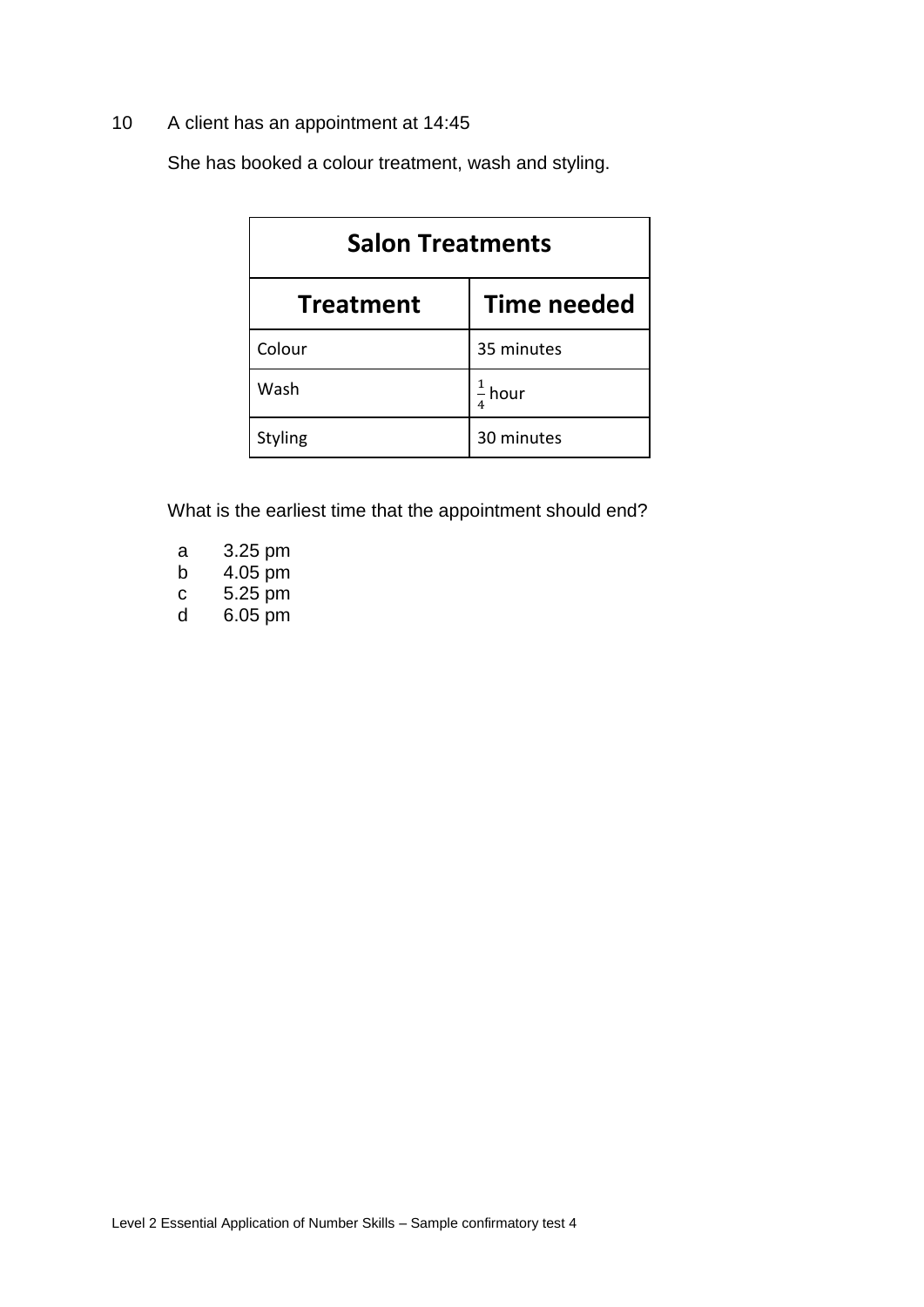11 A client books a spray tan and a face massage.

| <b>Lux Salon</b>                 |        |  |
|----------------------------------|--------|--|
| <b>Price List</b>                |        |  |
| Face massage                     | £18.00 |  |
| Back and shoulder massage        | £17.50 |  |
| Spray tan                        | £12.60 |  |
| Eyebrow shape                    | £6.00  |  |
| <b>Special offer:</b>            |        |  |
| Book two treatments and save 15% |        |  |
|                                  |        |  |
|                                  |        |  |
|                                  |        |  |

What is the total cost of a spray tan and a face massage with the special offer?

- a £26.01 b £26.11 c £27.39
- d £28.56
- 12 The salon apprentice has £143 spending money for his holiday in Italy.

Use this exchange rate:



How many Euros should he get?

- a 110.00 Euros
- b 144.30 Euros
- c 175.90 Euros
- d 185.90 Euros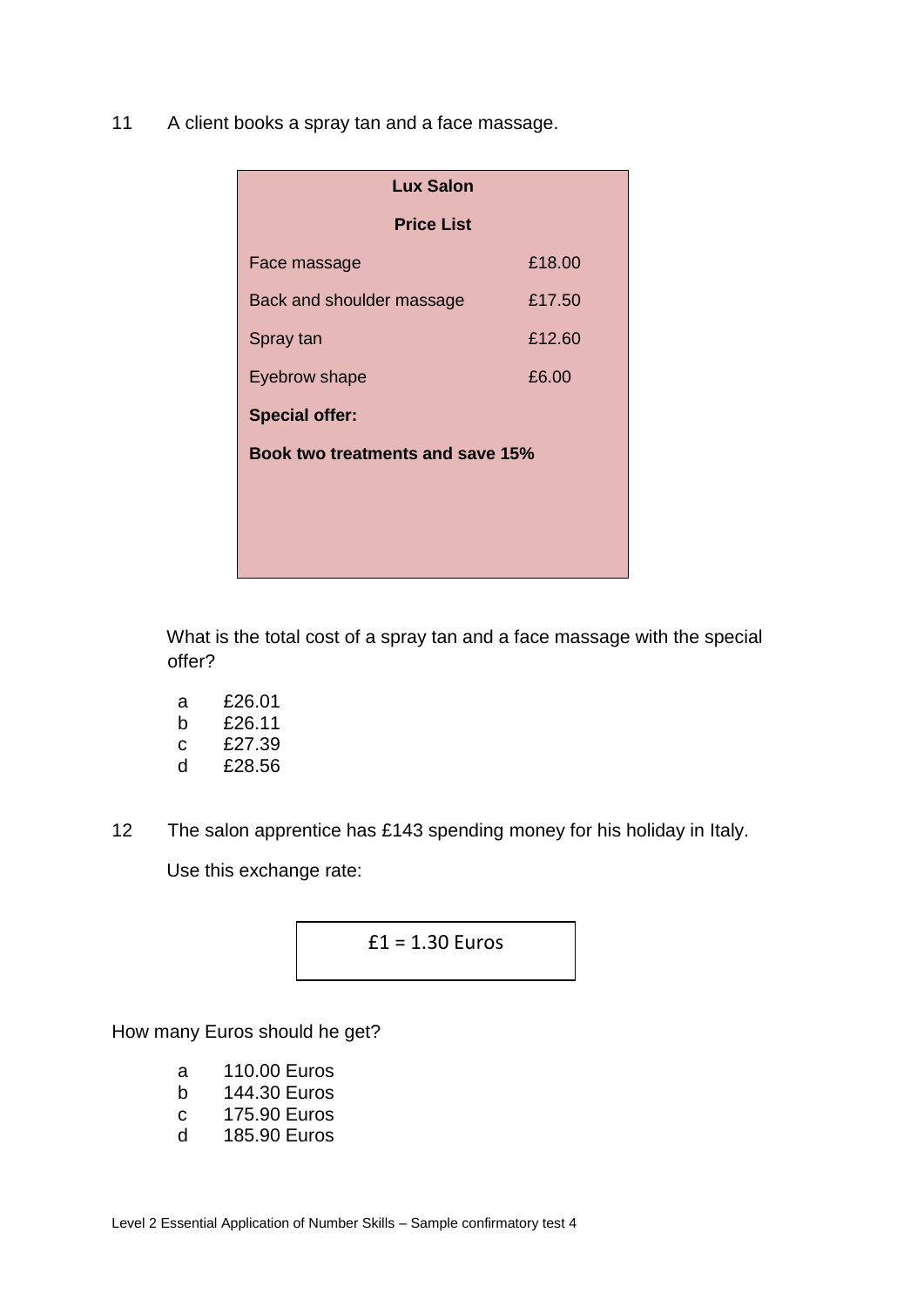### **Questions 13 to 17 are about organising a car boot sale.**

13 The car boot sale takes place in a field with an area of 0.8 acres.

Use this information:

1 acre =  $4000$  square metres (m<sup>2</sup>)

What is the area of the field in square metres?

| 320 m2   |
|----------|
| 500 m2   |
| 3 200 m2 |
| 5 000 m2 |
|          |

14 This formula gives the cost of a space for a vehicle at the car boot sale.

 $c = 10 + 1.5m + 4t$ c is the cost of a space in £ m is the length of the vehicle in metres t is the number of hours at the sale

A trader has a vehicle of length 3 metres.

He plans to spend 4 hours at the sale.

What is the cost of the space for the vehicle?

| а | £15.50 |
|---|--------|
| h | £22.50 |
| С | £29.15 |
| d | £30.50 |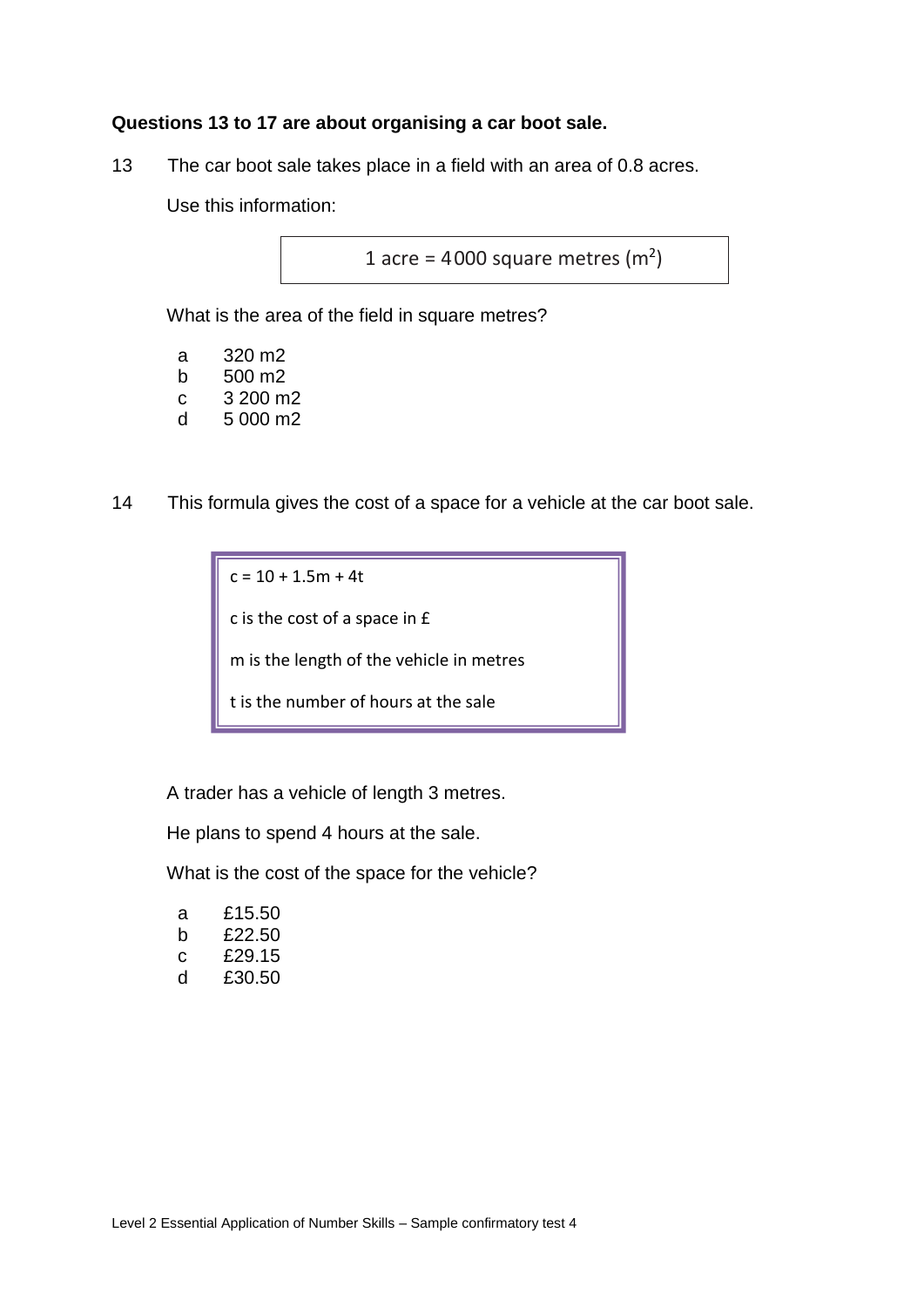15 The organisers of the car boot sale take a total of £729

They keep  $\frac{2}{9}$  of the takings to cover their costs.

They give the rest to charity.

How much money do they give to charity?

- a £497
- b £547
- c £567 d £650
- 16 The plan shows a new site for a car boot sale.



The organisers allow 40  $m<sup>2</sup>$  of space per vehicle.

The fee for each space is £5.

What is the total of the fees when there is a vehicle in every space?

| а | £375   |  |
|---|--------|--|
| h | £1 350 |  |
| С | £3 550 |  |
| d | £3 750 |  |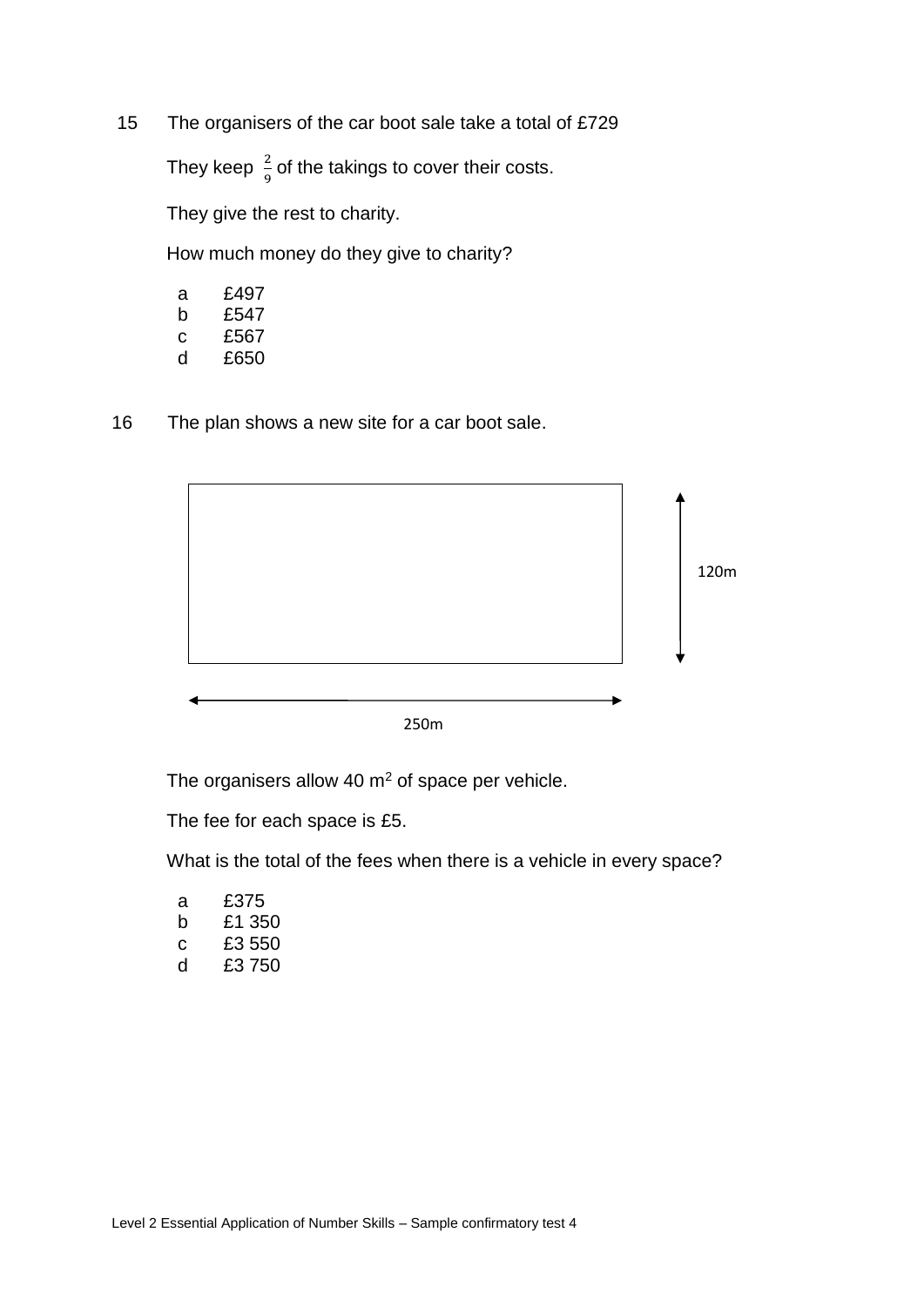17 This table shows the staffing costs at a car boot sale:

| <b>Staffing Costs</b> |                 |  |
|-----------------------|-----------------|--|
| Item                  | Cost            |  |
| Wages                 | £12.50 per hour |  |
| Packed lunch          | £3.50 each      |  |
| Hot drink             | $£1.00$ each    |  |

At one car boot sale there are 20 members of staff. Each staff member works for 5 hours.

Each staff member receives 1 packed lunch and 3 hot drinks.

What is the total staffing cost for this car boot sale?

| а | £380 |        |  |
|---|------|--------|--|
| h |      | £1 360 |  |
| С |      | £1 380 |  |
| d |      | £1 900 |  |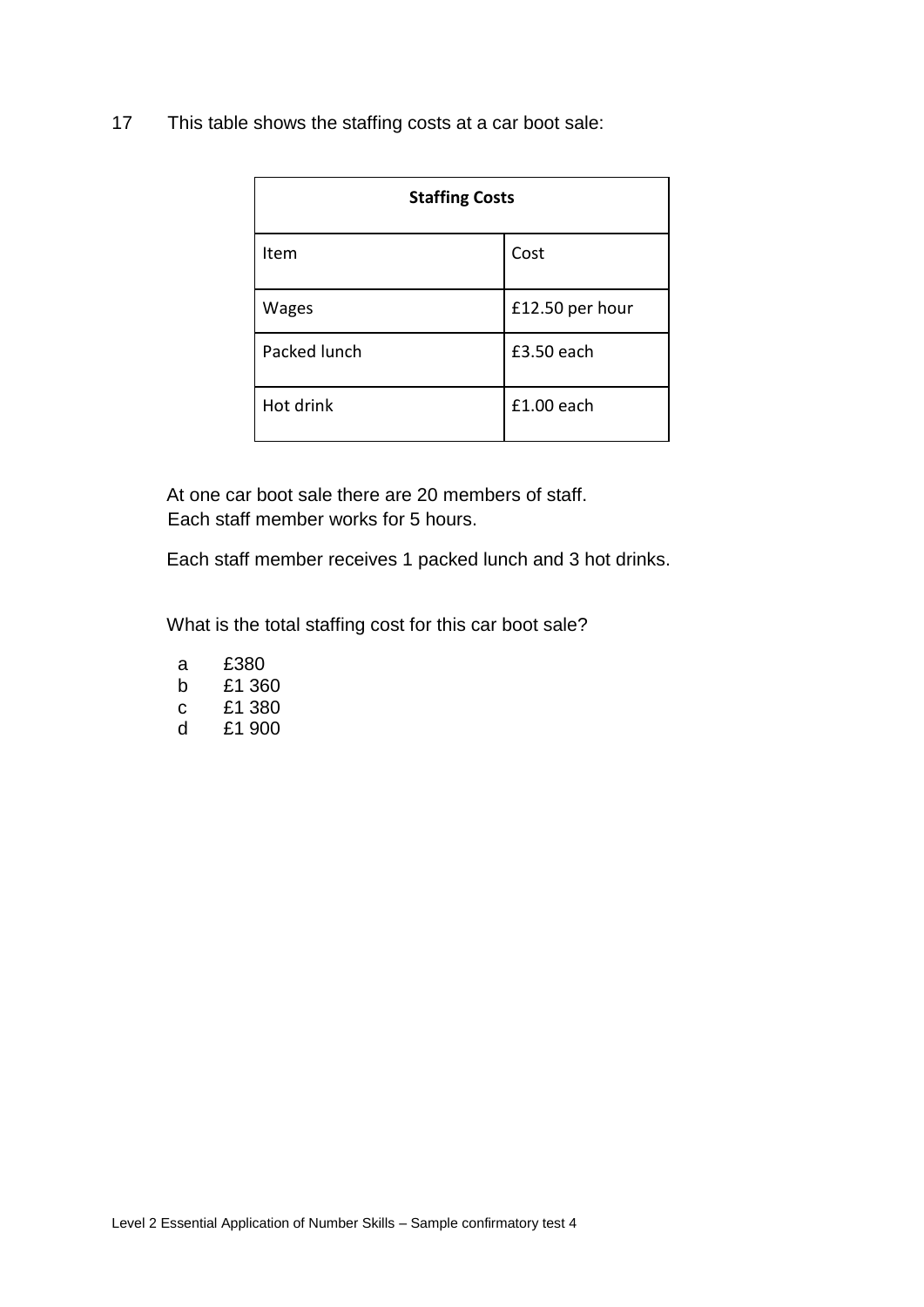## **Questions 18 to 20 are about dogs.**



18 The chart shows the numbers of the most popular breeds of dogs in an area of Wales.

How many more Terriers are there than Springer Spaniels?

- a 16 000 b 12 000 c 11 000
- d 6 000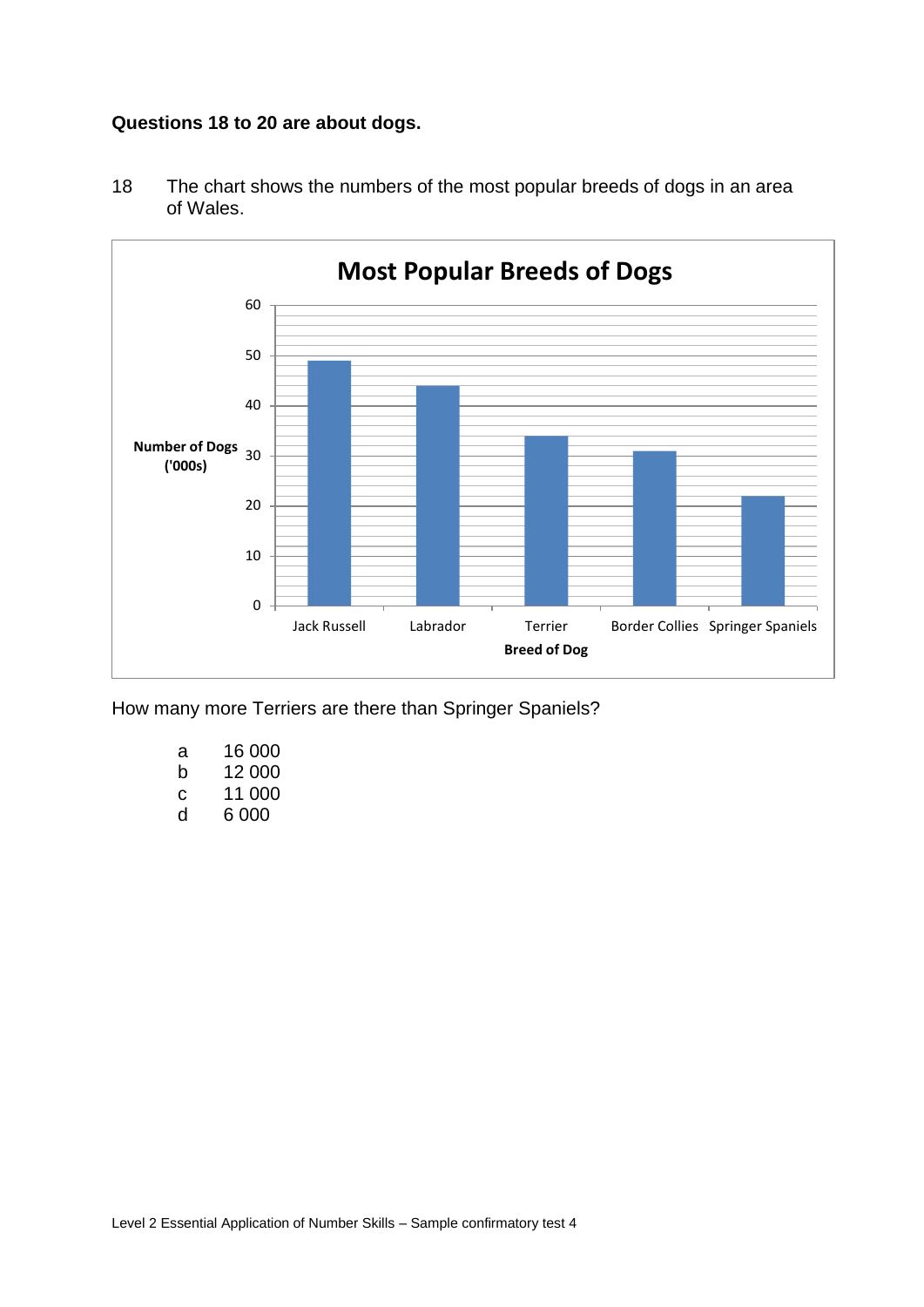19 A dog care business uses this formula to calculate the cost of its dog walking service:

> $C = n (8 + 2.5d)$ C is the total cost in £ n is the number of dogs d is the distance walked in km

What is the total cost for taking 2 dogs for a 3 km walk?

- a £55 b £31
- c £23.50
- d £15.50
- 20 A man wants to find the weight of his dog.

He picks up the dog and stands on a weighing scale.

The diagram shows the weight of the man and the dog.



The man weighs 78 kg.

What is the weight of the dog?

- a 10 kg
- b 15 kg
- c 18 kg
- d 20 kg